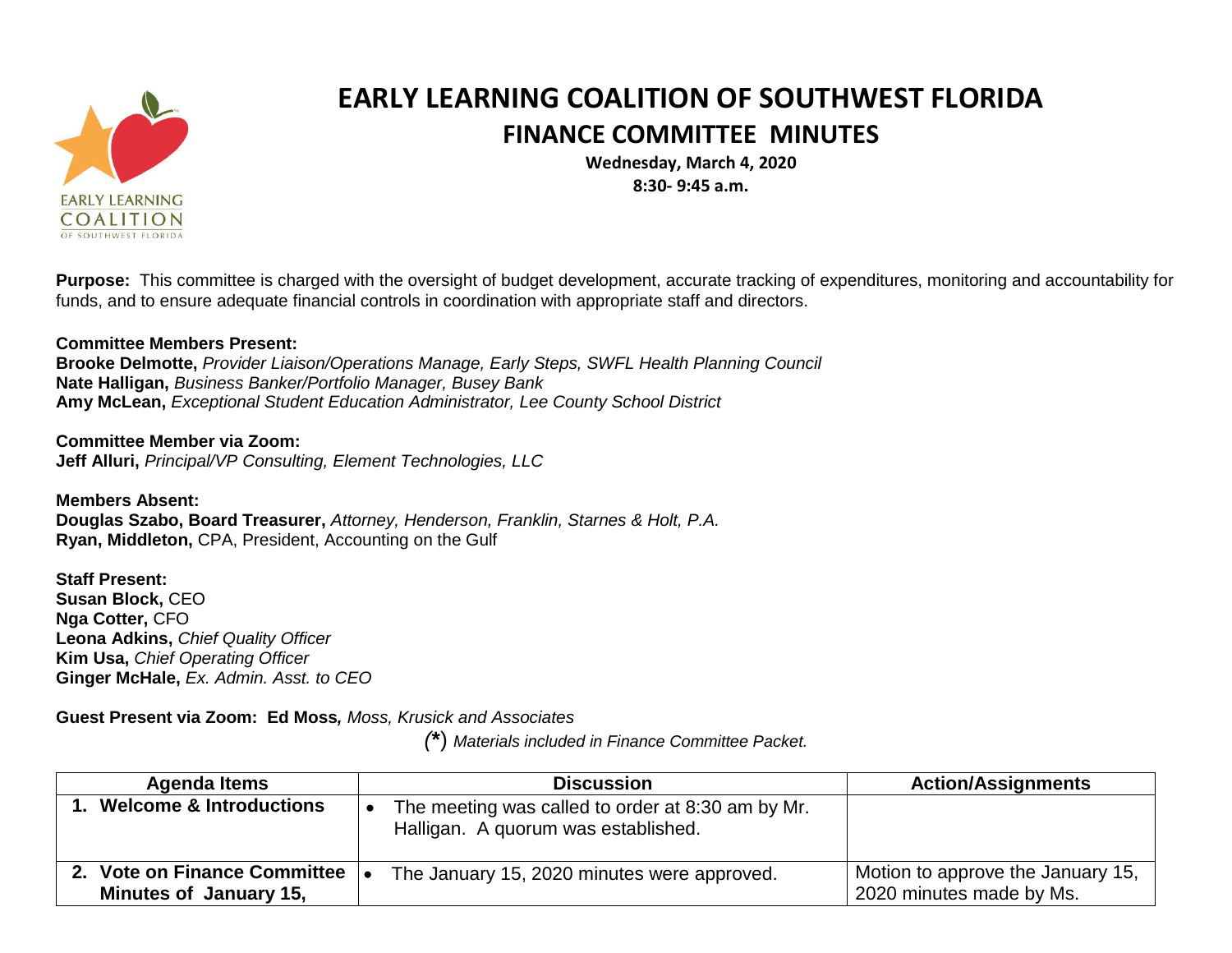| 2020*                                                                                      |                                                                                                                                                                                                                                                                                                                                                                                                                                                                                                                                                                                                                                                                                                                                                                              | Delmotte and seconded by Ms.<br>McLean. Motion approved.                                                                    |
|--------------------------------------------------------------------------------------------|------------------------------------------------------------------------------------------------------------------------------------------------------------------------------------------------------------------------------------------------------------------------------------------------------------------------------------------------------------------------------------------------------------------------------------------------------------------------------------------------------------------------------------------------------------------------------------------------------------------------------------------------------------------------------------------------------------------------------------------------------------------------------|-----------------------------------------------------------------------------------------------------------------------------|
| 3. Discuss Utilization<br><b>Management (Forecast) -</b><br><b>Handout</b>                 | Ms. Block reviewed the utilization report ending<br>$\bullet$<br>January 2020. The waitlist remained the same as the<br>previous month at 1,493 children. Waitlist eligibility is<br>verified every 6 months.<br>The number of SR children has increased to 5,157.<br>$\bullet$<br>We are currently only enrolling at-risk children.                                                                                                                                                                                                                                                                                                                                                                                                                                         |                                                                                                                             |
| 4. Review Utilization Reports<br>and Statements of<br><b>Revenues and</b><br>Expenditures* | Ms. Cotter presented the financial reports ending<br>$\bullet$<br>January 2020. Ms. Cotter reviewed the summary<br>reports for School Readiness (SR), Voluntary<br>Prekindergarten (VPK), and administration costs.<br>Ms. Cotter talked about our request to the Office of<br>$\bullet$<br>Early Learning (OEL) to release the Coalition of the<br>responsibility to manage the Redlands Christian<br>Migrant Association's (RCMA) VPK contract in our<br>grant agreement with OEL. This request would<br>require legislative action. RCMA processes its own<br>families for School Readiness and with The Portal, it<br>would be more efficient for OEL to contract directly<br>for VPK as well. A reduction of administrative offsets<br>the loss of administrative fees. | Motion to accept the financial<br>reports presented made by Ms.<br>McLean and seconded by Ms.<br>Delmotte. Motion approved. |
| 5. Update of FY18/19 Single<br><b>Audit - Moss, Krusick</b>                                | Ms. Cotter welcomed Ed Moss with Moss, Krusick<br>$\bullet$<br>Associates via phone.<br>Mr. Moss stated everyone is familiar with the EFS<br>Mod (The Portal) problems that started with FY18/19.<br>Ms. Cotter distributed copies of the Management's<br>Corrective Action Plan that states "responsibility for<br>this finding lies entirely with the State of Florida's<br>Office of Early Learning (OEL), not the Coalition". In<br>July 2018 OEL deployed a flawed new version of EFS<br>(The Portal) that lacked critical functionality needed to<br>comply with OEL and the State of Florida's own                                                                                                                                                                    |                                                                                                                             |